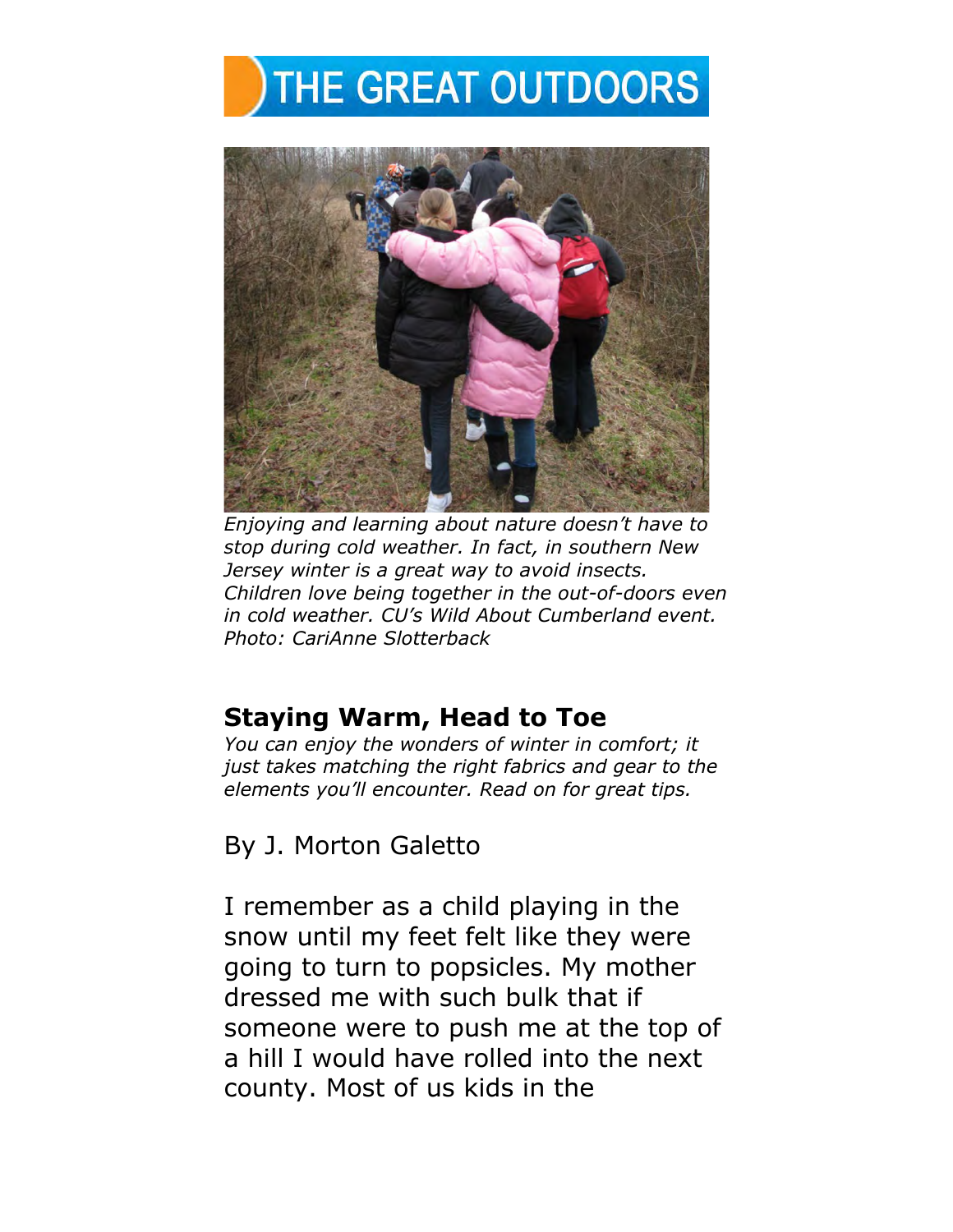neighborhood looked as wide as we were tall.

We didn't have the money for down jackets, only fiberfill, and there weren't the array of fabrics and gear that are available today. There are some tricks to staying warm beyond sleeping with three dogs or jumping into a sleeping bag outside with nothing but your skivvies and another like-minded soul.

So the question is, "How do you stay warm outside on a cold day, so you can enjoy the wonders of winter?" Am I always warm when it is really cold outside? Well, no, because I often cut corners in selecting my apparel. Sometimes I'm just running from the car to the store and I want to be comfortable during the time I spend inside. Planning is key.

However, one of my bubbles was burst in preparing for this article. For years it had been my understanding that 50- 60% of your body heat can escape via your head, so a hat is essential to staying warm. Now I've learned that this is not accurate.

Many sources say this widely-held myth was perpetrated by a US Army military experiment and subsequent 1970 survival field manual, while other references still contend that 40-45% of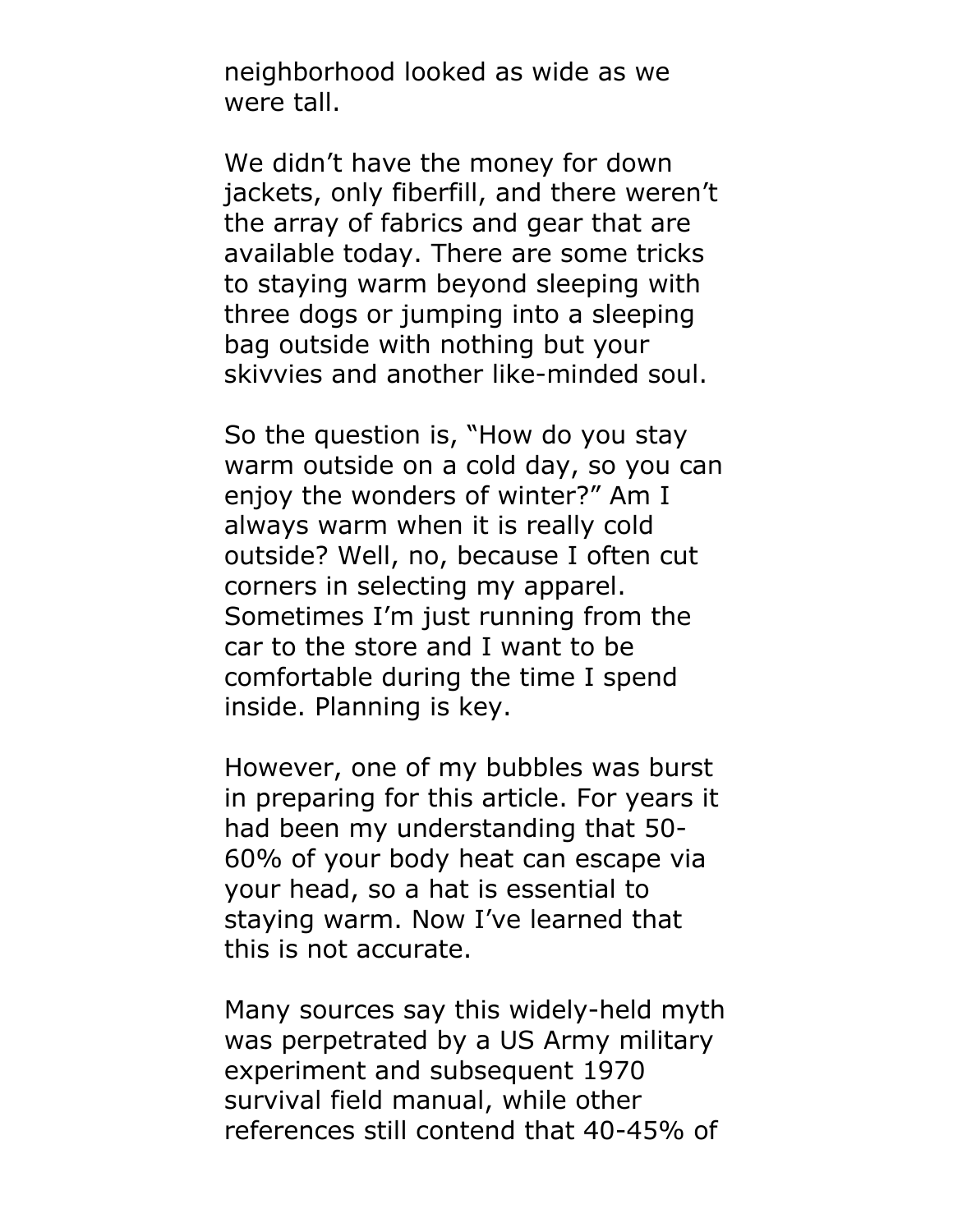our body heat is lost though our neck and head due to increased blood flow in comparison to the rest of the body. And those same informants propose that if you add the wrist and ankles the loss increases to 60% (CentraCare Trauma Services, K. Sirmons, MD).

In 2008 a report in the British Medical Journal documented studies that found that only 7-10% of heat loss is possible from one's head because that is the only region which is exposed, and radiated heat loss can't exceed the exposed surface area. However, it is also true that ears, nose, cheeks, hands, and feet have special blood vessels that help control your body temperature.

So presuming you went out in cold weather in nothing but your Speedo swim suit, would you be cold? Absolutely. And if you wore the proper apparel but no hat would you be cold? Most likely. Basically the Army manual was giving the same good advice as your mother; it was only the percentage of loss that was a fallacy. Therefore, wear a hat!

Working from the top down let's address the increased blood flow in your neck. A ring with a balaclava is a fantastic piece of apparel. It covers those heat regulating ears. I used to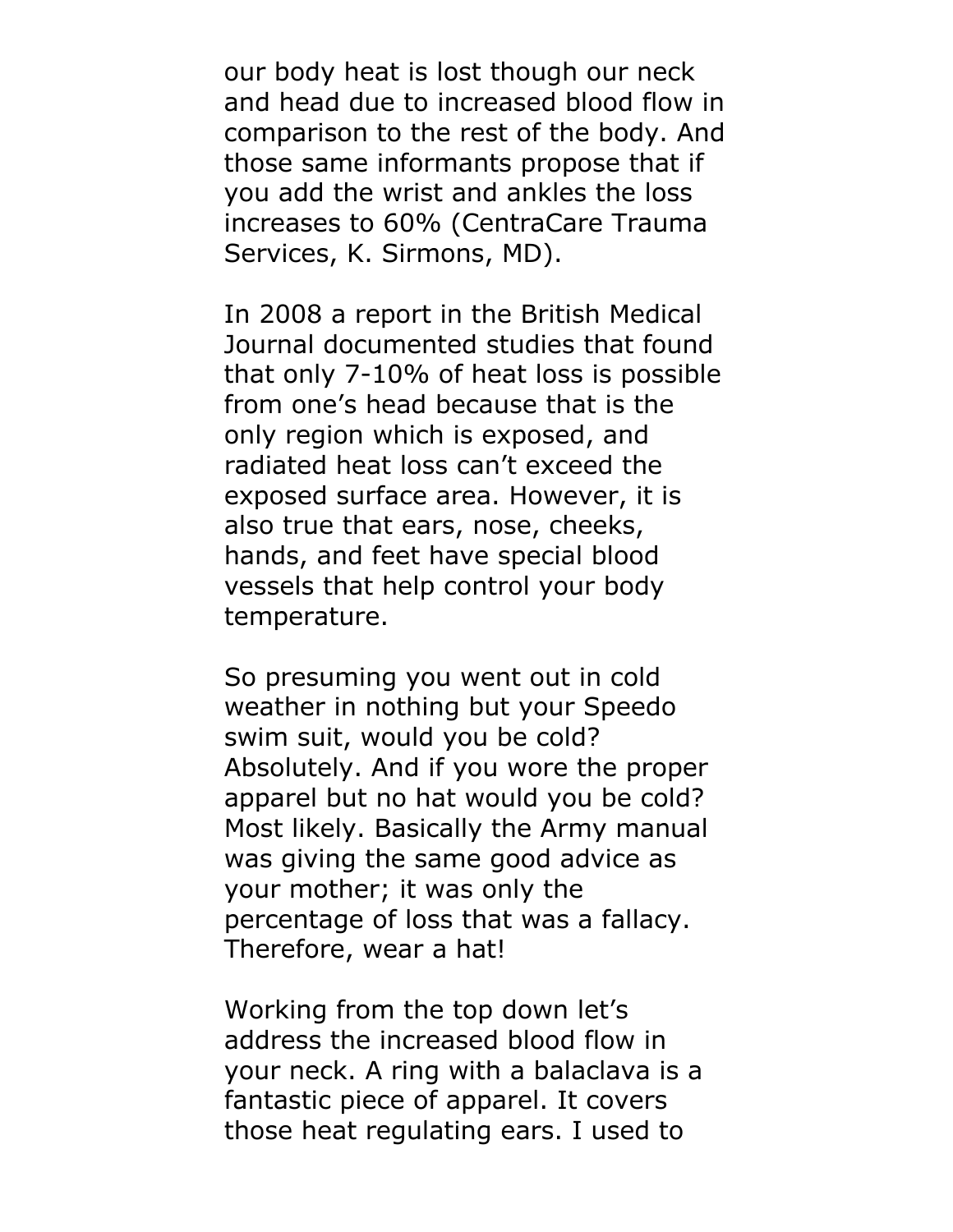shoot competitively and I found on hot days that when I removed my ear plugs, I really cooled down. No science here, just experience. A fleece neck ring with an attached hood made of a material that wicks away moisture is a great apparel addition. I really like a product called Turtle Fur Shellaclava; it features Chelonia 150 fleece, a midweight material with sun protection, and a thin lycra shell over your head and ears. Experts say merino wool is the go-to item for a balaclava, but I like my Turtle Fur.

Selection of layers on your torso is critical. Outer layers of clothing such as your hat and jacket should have a tight weave that repels wind and precipitation to prevent you from getting wet. But it also has to breathe to keep you from getting soaked by your own perspiration. Today there are many engineering marvels in fabrics to help achieve both. Some clothing also has ventilated spots to allow moisture to escape.

(please scroll down)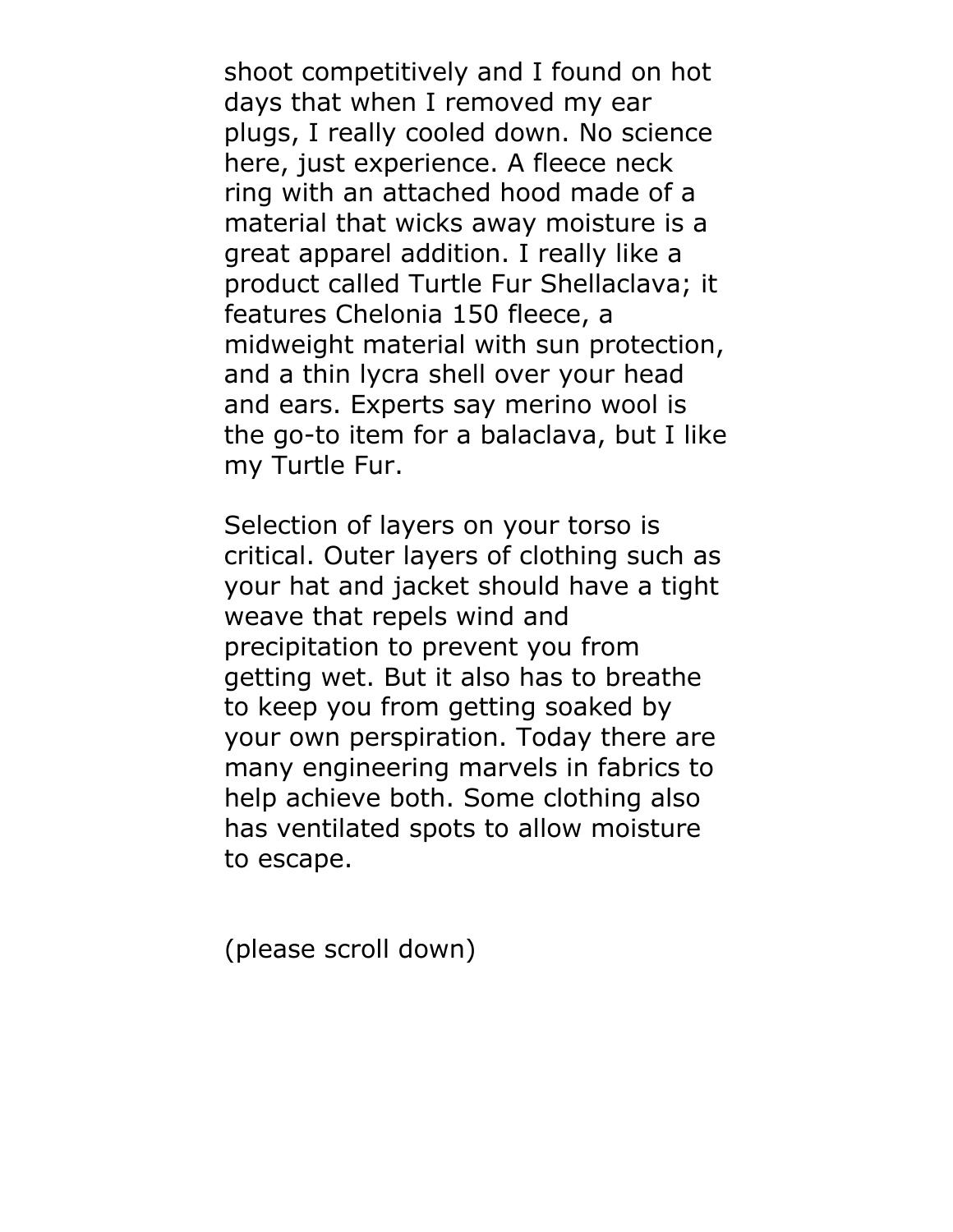

*When layered with a zippered jacket you can further regulate your heat if you get too warm. Photo: CariAnne Slotterback* 

Your middle layer is about insulating materials like down, polarguard, holofil, and thinsulate. These layers must also breathe and be able to wick moisture away from your skin. My husband got an electric vest for Christmas that has a battery charger and settings. It is very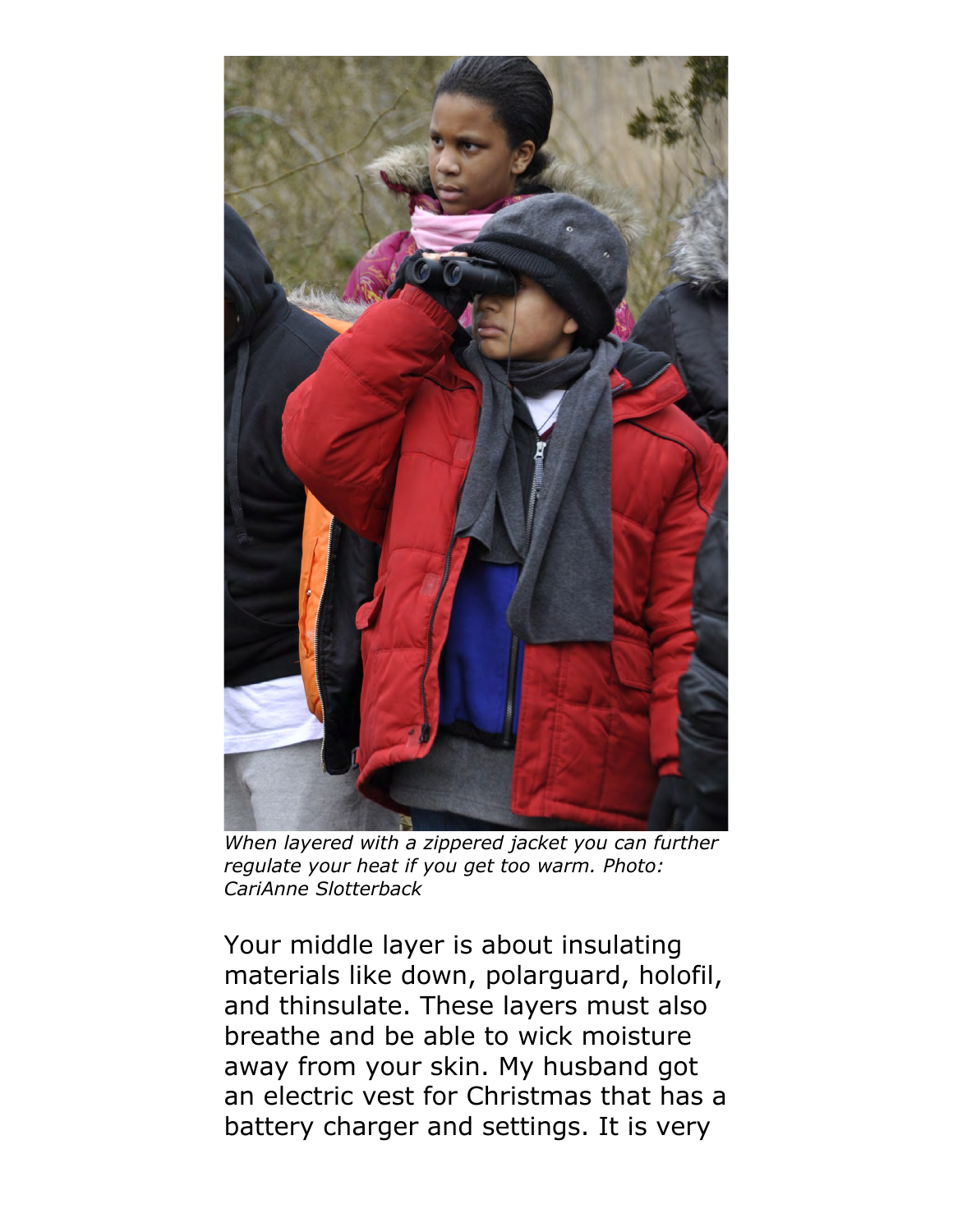thin, light weight, and high tech (show off).

It is necessary for the inner layer to incorporate wicking action – to keep moisture away from the skin, and also dry swiftly. Cotton is normally considered the worse choice because it retains moisture and dries slowly. In my opinion finding the man-made fabrics that wick and dry quickly, but don't promote perspiration, is tricky. A polyester spandex combo is the answer but the problem comes in the weave. You will probably have to experiment with various products. Many might have about an 88/12 poly-to-spandex ratio but the technology makes a difference. I like one called Armachillo; it's a summer wear product that wicks away and helps you cool off, but in combo with an insulated layer it can meet a winter criterion. Many of my friends swear by Under Armour's ColdGear undergarments. If you can invest in a merino wool t-shirt or turtle neck, underwear, and thermals, many outdoor gear aficionados swear by that material.

Let's return to those areas that control your body temperature because that is where I have had some great success offering tips. Mittens are warmer than gloves. They work the same as the sleeping bag when suffering from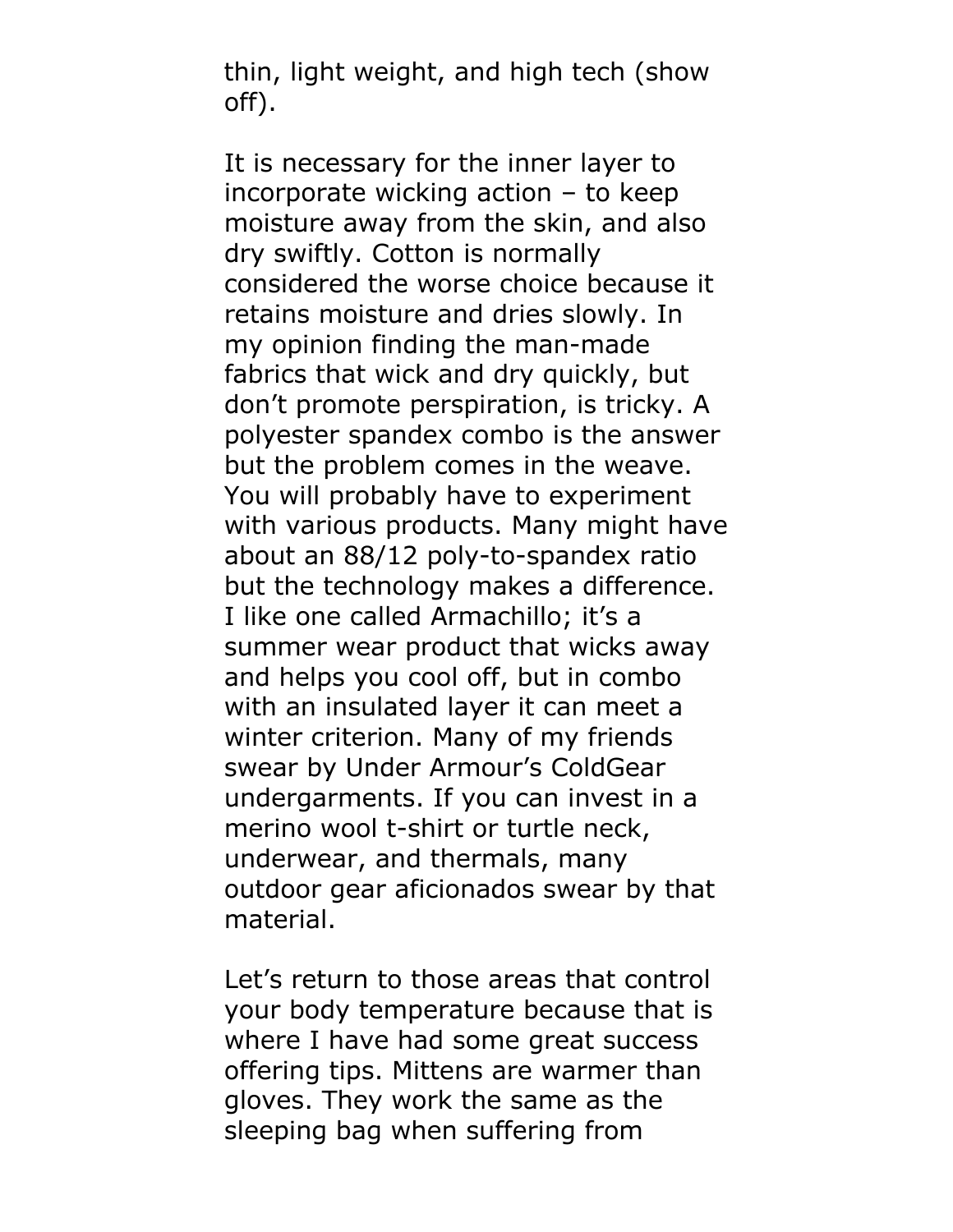hypothermia, but instead of jumping in the sack with your unclothed mate, you let your digits skinny-dip together. However, if you are like me the lack of dexterity can be frustrating. I like convertible, or pop-top mittens. But they are not created equal and wearing the proper weight for the day is important.

Some of the convertible mittens are fingerless when folded back and others have cloth digits. The trick is getting wind-proof ones. If you want to get a souped-up pair for cold conditions Hotshot makes an incredible product, complete with a zipper area for your hand warmer and a magnetic clasp to keep the folded-back mitten from flopping around.

This leads me to a discovery I've made; most people use hand warmers incorrectly. Remember the special blood vessels we mentioned earlier? Well, they are on the top of your hand, not on your palm. So slip the hand warmer in your glove, then slip your hand beneath it. What you want is the heat on the top of your hand warming the blood.

Many hand warmers are filled with shavings of iron that react with air and a catalyst such as salt. They are packaged in air-tight plastic to keep the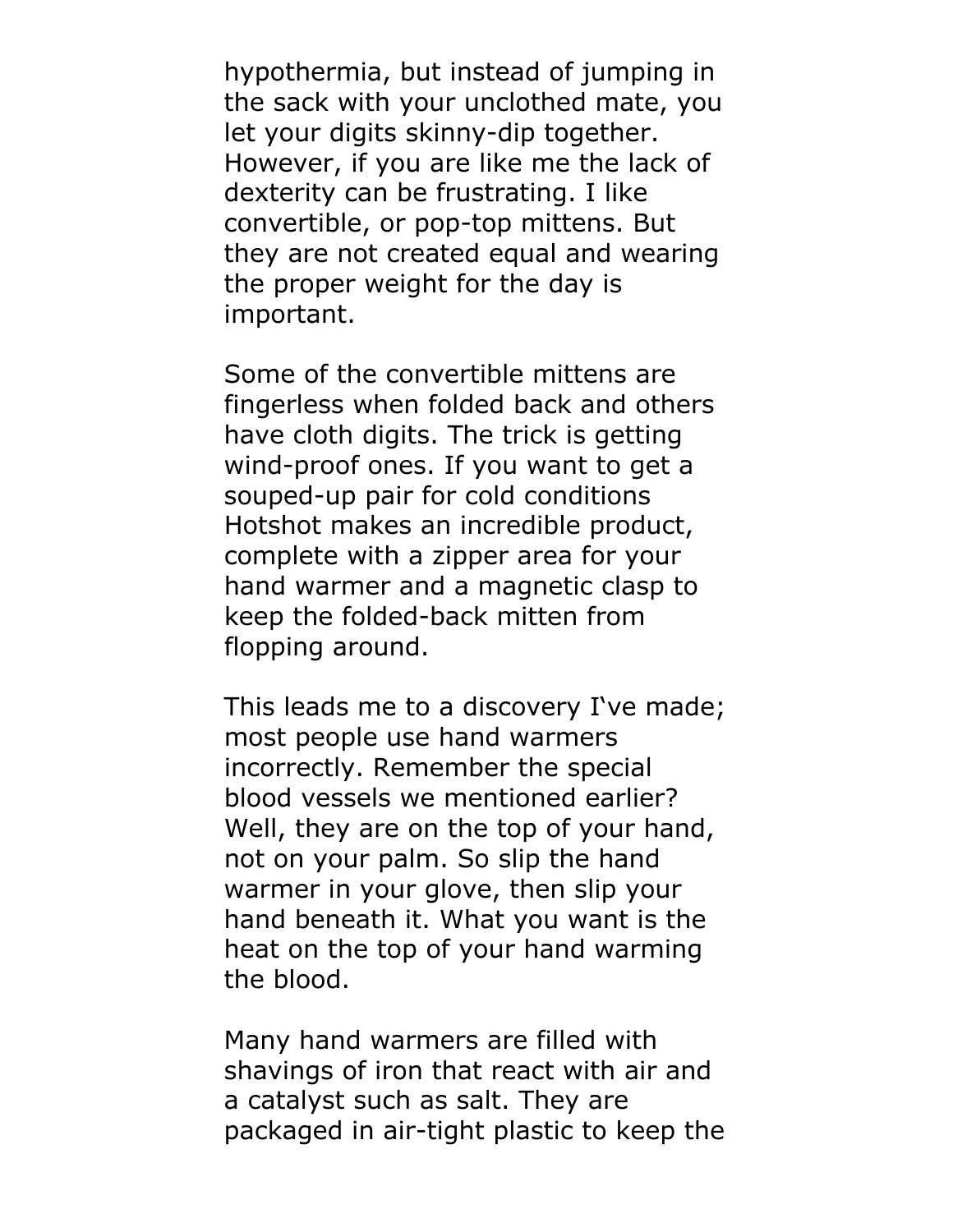chemical reaction from happening until you expose them to the air. They normally take 15-30 minutes to really heat up and depending on the brand they last 1-10 hours. I'm not getting a commission from HotHands but they are purported to last up to 10 hours. They have remained warm for the length of time that I would commonly be outdoors for a nature hike - 2-6 hours. You can also take them out of your glove and give them a little aeration that in my non-chemist opinion reinvigorates them.

Lastly there are those piggies who went to market. The cold earth is one way that convection chills us. A good pair of insulated boots is the answer to keep you protected from the frigid ground. Purchasing a material that breathes but also insulates is once again key. And remember the layer next to your skin can't hold moisture, so you'll need socks that fit that criterion. Most folks select wools; I like Smart Wool socks.

Finally, never underestimate the power of the sun and protection from the wind. A pair of glasses can help block cold air flow. In southern New Jersey we don't have a lot of topography to help with gusts, but in flat windy fields cedars make excellent wind protection. One year a group of our CU naturalists entered a sunny grove of cedars after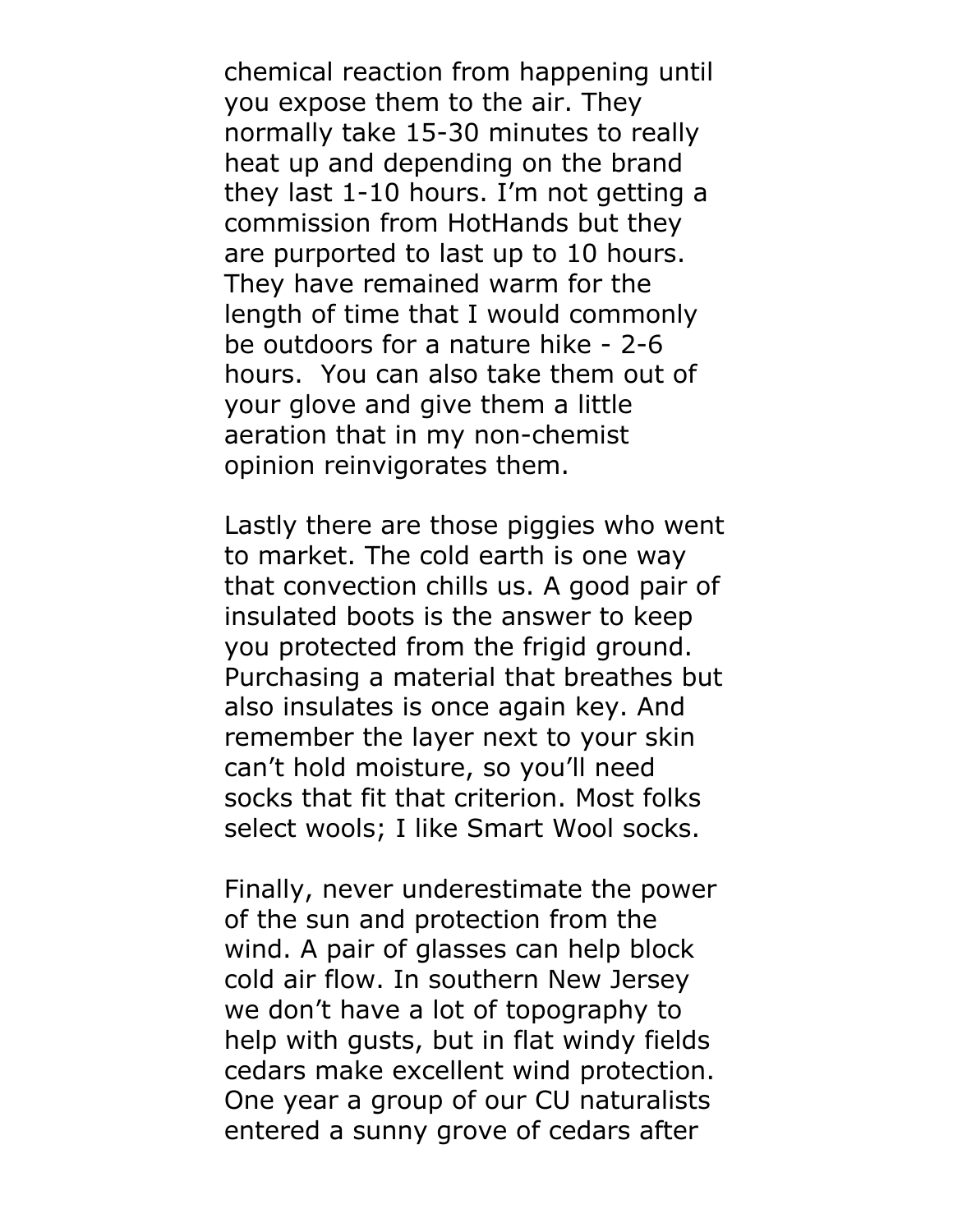being on a windy Delaware Bayshore marsh and it was a very welcome respite from the elements!



*A day of watching winter raptors use local marshes requires the proper clothing. Photo: author.* 

So now you have the necessary information to tackle those cold days. And if you handle it right with all the new fabrics available, you might not look like the Pillsbury Dough Boy, but no promises.

*(please scroll down)*